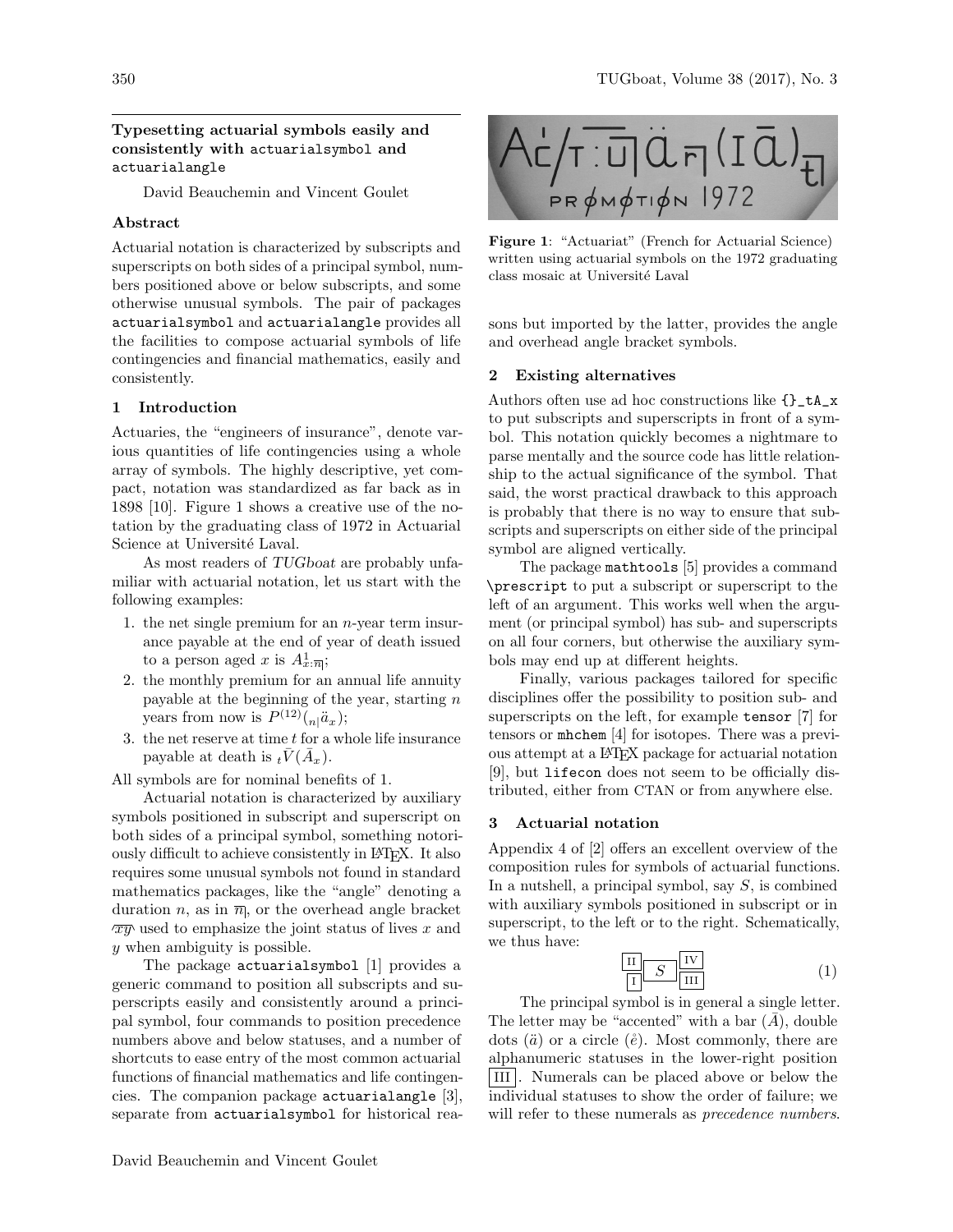Otherwise, auxiliary symbols appear lower-left  $|I|$ , upper-left  $\overline{II}$  and upper-right  $\overline{IV}$ , in that order of frequency.

Symbols for benefit premiums  $(P)$ , reserves  $(V)$ and amount of reduced paid-up insurance  $(W)$ , are combined with benefit symbols unless the benefit is a level unit insurance payable at the end of the year of death. In such cases, we have the following symbol structure (replace  $P$  by  $V$  or  $W$  as needed):

<span id="page-1-0"></span>
$$
\frac{\boxed{II}}{\boxed{I}} \boxed{P} \frac{\boxed{IV}}{\boxed{S}} \boxed{III}
$$
 (2)

# 4 Additional special symbols

The package actuarialangle defines commands to draw two special symbols used in actuarial and financial notation. In math mode, the command

#### $\langle$  \angl{\duration\}}

composes an angle symbol around  $\langle duration \rangle$  with some space (thin by default) between  $\langle duration \rangle$  and the right descender. The symbol scales gracefully if the command is used outside of a first-level subscript.

| $\angl{n} \quad a_{\angl{n}}$ | $\overline{n}$ $a_{\overline{n}}$ |
|-------------------------------|-----------------------------------|
|-------------------------------|-----------------------------------|

Commands \angln, \anglr and \anglk are shortcuts for the common cases  $\angle\{n\}$ ,  $\angle\{r\}$  and \angl{k}, respectively.

The code for **\angl** and the underlying macro were given to the second author by a colleague many years ago. The original author is unknown.

The command

 $\overline{\backslash}$ overanglebracket $\{\langle \mathit{statuses} \rangle\}$ 

composes an angle bracket ("roof") above  $\langle \mathit{statuses} \rangle$ . The rule thickness and spacing relative to the statuses match those of the angle symbol. The command \group is a convenient alias for \overanglebracket.

| \group{xy} \quad<br>$A_{\scriptsize\text{xy}}:\angl{n}$ |  | $\sqrt{xy}$ $A_{\overline{xy}:\overline{n}}$ |
|---------------------------------------------------------|--|----------------------------------------------|
|---------------------------------------------------------|--|----------------------------------------------|

## 5 Construction of actuarial symbols

The package actuarialsymbol provides the generic command \actsymb to typeset a principal symbol with surrounding subscripts and superscripts. Its syntax is somewhat unusual for LATEX, but it serves well the natural order of the building blocks of a symbol and their relative prevalence:

 $\text{S}(ll)$ ][ $\langle ul \rangle$ ]{ $\langle symbol \rangle$ }[ $\langle lr \rangle$ ][ $\langle ur \rangle$ ]

Above,  $\langle ll \rangle$  identifies the auxiliary symbol in the lower left subscript position  $|I|$  (following the nota-tion in the schematic representation [\(1\)](#page-0-1));  $\langle ul \rangle$  is the upper left superscript  $\vert \text{II} \vert$ ;  $\langle \text{symbol} \rangle$  is the principal symbol S;  $\langle lr \rangle$  is the lower right subscript III ; and

 $\langle ur \rangle$  is the upper right superscript IV. pal symbol and the right subscript are required, the other arguments are optional.

The command **\actsymb** supports one more optional argument, for composing symbols for premiums, reserves and paid-up insurance. The extended command

 $\texttt{\&ctsymb}$ [ $\langle ll \rangle$ ][ $\langle ll \rangle$ ][ $\langle Pynbol \rangle$ ]{ $\langle lr \rangle$ ][ $\langle ur \rangle$ ]

puts the symbol  $\langle P \rangle$  outside the parentheses in the schematic representation [\(2\)](#page-1-0).

| \actsymb[][][P]{\bar{A}}{x:\angln}  | $P(\overline{A}_{x:\overline{n}})$ |
|-------------------------------------|------------------------------------|
| \actsymb[k][][V]{\bar{A}}{x}[\{1\}] | $_{k}V^{\{1\}}(\bar{A}_{x})$       |
| \actsymb[k][][\bar{W}]{\bar{A}}{x}  | $k\overline{W(A_x)}$               |

Composing actuarial symbols from scratch using \actsymb can easily get quite involved. For this reason, the package defines a large number of shortcut macros to ease entry of the most common symbols. [Table 1](#page-2-0) offers a glimpse of the available shortcuts; the package documentation has the complete list.

The definition of \actsymb is heavily inspired by the code of \prescript from package mathtools which, as reported by the author, is itself based on a posting to comp.text.tex by Michael J. Downes.

### 6 Positioning of subscripts

TEX adjusts the position of a subscript downward when a superscript is present:

$$
A_x \quad A_x^2
$$

.

Command \actsymb maintains this behavior, something we believe to be a desirable feature. Therefore, entering the symbols above using the standard operators  $\hat{\ }$  and  $\hat{\ }$  or with  $\$ actsymb yields the same result.

| $A_x \quad \quad A_x^2$                                        | $A_x$ $A_x^2$     |  |
|----------------------------------------------------------------|-------------------|--|
| $\text{x} \qquad \text{if } x$<br>$\text{acksymbol{A}\{x\}[2]$ | $A_x \quad A_x^2$ |  |

Furthermore, the command ensures that the left and right subscripts, when both present, are at the same level, something common ad hoc constructions do not provide.

| $\{\} _tA_x \quad \quad \{\} _tA_x^2$       | $tA_x$ $tA_x^2$ |  |
|---------------------------------------------|-----------------|--|
| $\text{distymb}[t]{A}{x} \quad \text{quad}$ |                 |  |
| \actsymb[t]{A}{x}[2]                        | $tA_x$ $tA_x^2$ |  |

Authors who would prefer a uniform subscript position throughout their document can load the package subdepth [\[8\]](#page-3-8).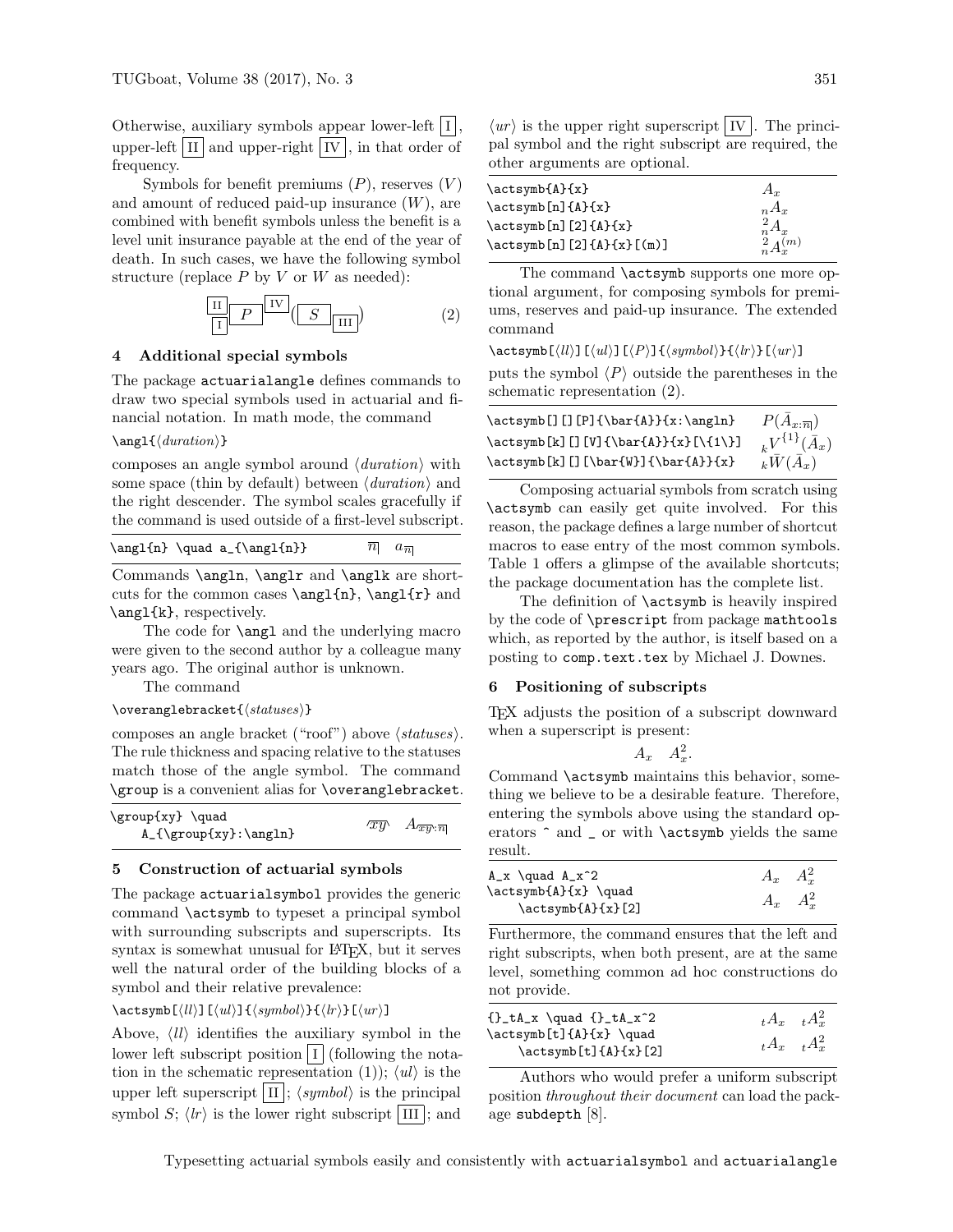<span id="page-2-0"></span>

| Definition                                              | Example             | Output                          |
|---------------------------------------------------------|---------------------|---------------------------------|
| $\{\langle age \rangle\}$                               | $\iota x\{x\}$      | $\ell_{\bm{x}}$                 |
| $\{\langle age \rangle\}$                               | $\dx[n]{x}$         | $n d_x$                         |
| $\{ \langle age \rangle \}$                             | $\px[t]{x}$         | $E_{t}p_{x}$                    |
|                                                         | $\qquad x[t]{x}$    | $tq_x$                          |
| $\text{script}(\langle lr \rangle)$                     | \eringx{x:\angln}   | $\check{e}_{x:\overline{n}}$    |
| $\lambda x \{ \langle lr \rangle \}$                    | $\\x\{x:\\angl n\}$ | $A_{x:\overline{n}}$            |
| $\{\langle l r \rangle\}$                               | $\{\x:\\angl n\}$   | $A_{x:\overline{n}}$            |
| $\text{Ex}\{\langle lr\rangle\}$                        | $\text{Ex}[n]$ {x}  | $E_{\rm r}$                     |
| $\text{ax} \{\langle lr \rangle\}$                      | $\ax\{x:\angl n\}$  | $a_{x:\overline{n}}$            |
| $\text{\\x*\{\langle lr\rangle\}}$                      | $\ax*\{x:\angl n\}$ | $\overline{a}_{x:\overline{n}}$ |
| $\text{~}\langle lr \rangle$                            | $\ax**{x:\angl n}$  | $\ddot{a}_{x:\overline{n}}$     |
| $\langle \text{array}\rangle \langle \text{lr} \rangle$ | \aringx{x:\angln}   | $a_{x:\overline{n}}$            |

Table 1: Sample of shortcuts for life table, insurance and annuity symbols. All commands accept the optional arguments  $\langle ll \rangle$ ,  $\langle ul \rangle$  and  $\langle ur \rangle$  of **\actsymb.** 

### 7 Precedence numbers

Precedence numbers appear above or below individual statuses in the right subscript  $\vert$  III  $\vert$  of a symbol. The commands

 $\th$ thtop[ $\langle length \rangle$ ]{ $\langle number \rangle$ }{ $\langle status \rangle$ }  $\th$ bottom[ $\langle length \rangle$ ]{ $\langle number \rangle$ }{ $\langle status \rangle$ }

put a precedence  $\langle number \rangle$  above (resp. below) a  $\langle status \rangle$ , smashed so that the apparent height of the status is its normal height.

| \actsymb{A}{\nthtop{1}{x}:\angln}                 | $A_x^1_{\overline{n}}$ |
|---------------------------------------------------|------------------------|
| \actsymb{A}{x:\nthtop{1}{\angln}}                 | $A_{x: \overline{n}}$  |
| \actsymb{A}{\nthtop{1}{x}y:%                      | $A_{xy}^1,\frac{2}{n}$ |
| \nthtop{2}{\angln}}<br>\actsymb{A}{\nthtop{3}{x}% |                        |
| \nthbottom{1}{y}\nthbottom{2}{z}}                 | $A^3_{xyz}\atop 12}$   |

As can be seen in the third and fourth examples above, the constant spacing between the precedence number and the status can result in numbers placed at different heights if one status contains a horizontal rule or a descender. To cope with this situation, we provide \* variants of the commands that always align precedence numbers vertically.

| \actsymb{A}{\nthtop*{1}{x}y:%       |                      |
|-------------------------------------|----------------------|
| $\thtop*[2]{\angl}_$                | $A_{xy:}\frac{2}{n}$ |
| \actsymb{A}{\nthtop{3}{x}%          | $A_{xyz}^3$          |
| \nthbottom*{1}{y}\nthbottom*{2}{z}} | 12                   |
|                                     |                      |

The fact that top precedence numbers have zero height means they will clash with a right superscript IV .

| $\actsymb{A}{\nthtop{1}{x}:\\angIn{(\m)}$ | $A^{\{m\}}_{x:\,\overline{n} }$ |
|-------------------------------------------|---------------------------------|
|-------------------------------------------|---------------------------------|

For such rare circumstances, we left to the user to insert a strut in the subscript to push it downward as needed.

| \actsymb{A}{\rule{0pt}{2.3ex}%  | $A_1^{(m)}$      |
|---------------------------------|------------------|
| $\thtop{1}{x}: \ang{ln}[ (m) ]$ | $x:\overline{n}$ |

This remark also applies to bottom precedence numbers in inline formulas or multiline equations.

The optional argument  $\langle length \rangle$  of  $\nthtt{op}$  and \nthbottom changes the default spacing between the number and the status for one symbol. This can also be changed globally by redefining lengths mentioned in the documentation of actuarialsymbol.

The package defines shortcuts \itop, \iitop and \iiitop for first, second and third top precedence (and their analogues for bottom precedence).

The system of precedence numbers builds on a macro that used to be part of actuarialangle. As with the code for \angl, the original author is unknown.

#### 8 Other functionalities

For brevity, we have omitted some additional features of actuarialsymbol, including macros to typeset two-letter symbols such as  $(IA)$ , numerous shortcut macros and quite fancy utilities to define new ones. The package documentation provides all the details.

Following [\[9\]](#page-3-6), the package documentation also contains a Comprehensive list of life contingencies symbols. The wording used here should be taken for its intended purpose, namely to acknowledge Scott Pakin's immensely useful Comprehensive L<sup>A</sup>TEX Symbol List [\[6\]](#page-3-9).